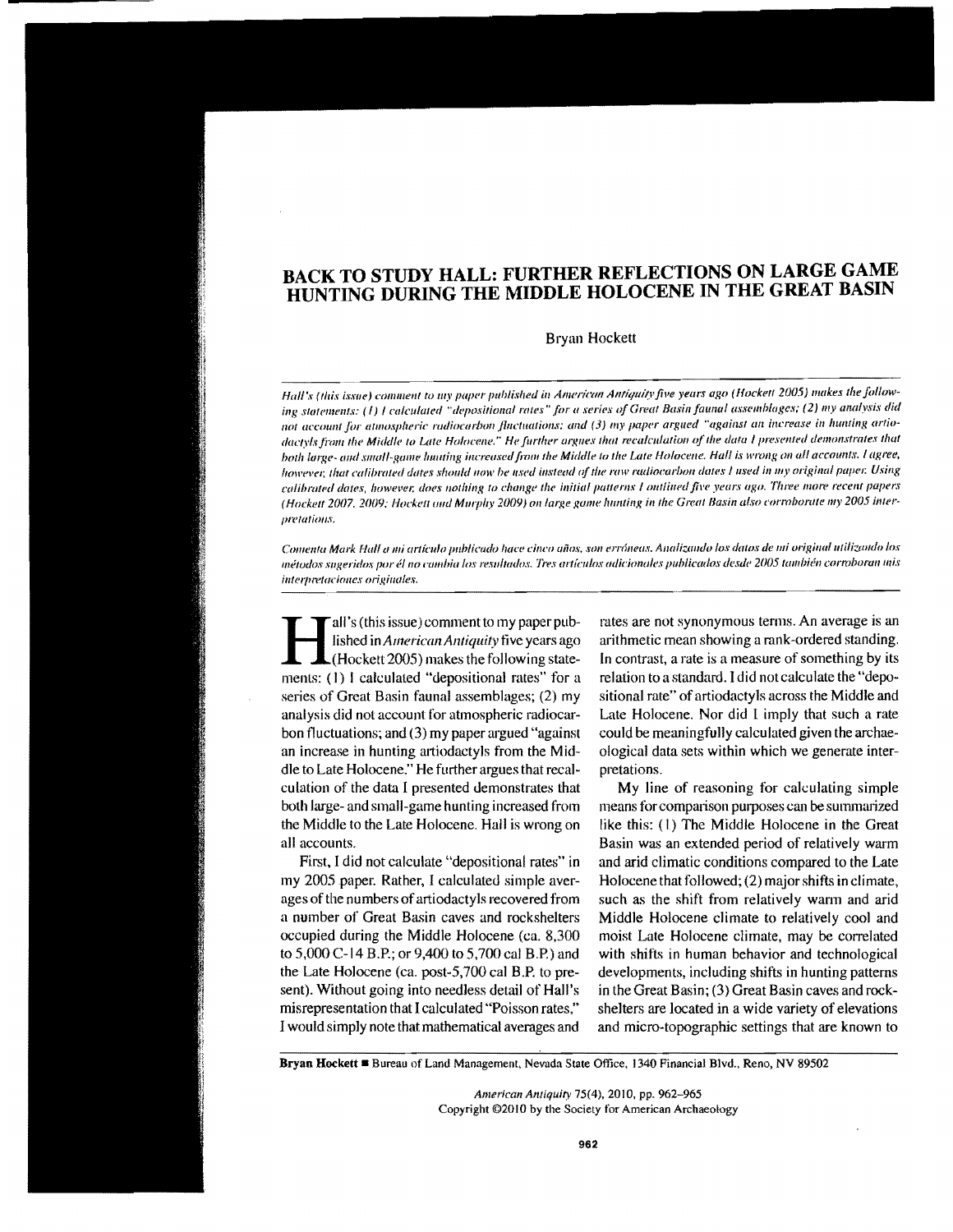# **ARGE GAME FREAT BASIN**

2005) makes the followges; (2) my analysis did crease in hunting artioented demonstrates that on all accounts. I agree, ay original paper. Using tree more recent papers roborate my 2005 inter-

### ni original utilizando los también corroboran mis

ns. An average is an k-ordered standing. of something by its calculate the "depoross the Middle and bly that such a rate ed given the archae*i* we generate inter-

calculating simple can be summarized ocene in the Great of relatively warm mpared to the Late jor shifts in climate, ely warm and arid relatively cool and may be correlated and technological in hunting patterns sin caves and rockariety of elevations ; that are known to

V 89502

influence the type and density of resources available to human hunters; (4) Great Basin caves and rockshelters were not continuously occupied through the millennia; instead, they were occupied sporadically for reasons we do not yet fully understand, and they were often abandoned or left unoccupied for long periods of time; (5) in order to interpret large-game hunting in the Great Basin through time, we should include sites that were occupied across the widest expanse of environmental settings rather than relying only on those sites occupied in lowland or upland or river settings; and (6) it may be useful to calculate an artiodactyl average that takes into account the period of time each site was inhabited by human hunters during specific climatic phases.

By utilizing this method, we may interpret whether certain animals were consistently targeted more often than others during these climatic episodes, even though the data represent a sample of a sample of a sample of a sample of a sample of a sample. That is, an archaeological site is a sample of the locations hunters occupied during a seasonal round; the animal remains they left behind in a site is a sample of the animals they procured while occupying the site; the animal remains preserved is a sample of those remains originally left behind; the animal remains recovered by archaeologists is a sample of the remains preserved; the animal remains identified is a sample of the remains recovered by archaeologists; and the animal remains analyzed and interpreted in a published paper is a sample of the total number of sites that have had their data analyzed and published.

So I prefer to use simple mathematics in my faunal analyses. I simply calculated the average number of artiodactyls recovered from a number of Great Basin caves and rockshelters that individually are located in a wide variety of ecological settings, and asked "During the time that each site was occupied, what was the average number of artiodactyls recovered and identified?" If the artiodactyl average is consistently higher during the Middle Holocene compared to the Late Holocene in individual sites, or vice versa, then we can use inductive reasoning to ask why this was the case, or we can use these data to test an hypothesis previously generated from a deductive model.

I did not use significant tests to compare the average values between the Middle Holocene and Late Holocene because, unfortunately, zooarchaeologists also cannot agree on consistent methods to analyze and report their data. Some data are reported as raw Number of Identified Specimens (NISP) counts only, while others report only Minimum Number of Individuals (MNI). For example, the artiodactyl averages for Sudden Shelter are reported as average MNIs, while those for Pie Creek Shelter are reported as average NISP values. Calculating artiodactyl averages (or the more popular "artiodactyl index" that compares ratios of artiodactyls to leporids) are both highly susceptible to error when NISP counts are used instead of MNIs due to potential differences in carcass processing and bone breakage by humans, as well as by post-depositional agents. I am not comfortable statistically comparing averages from two sites or two climatic phases when a mix of NISP and MNI values must be used to calculate the averages.

In calculating these averages, however, I used the raw radiocarbon dates in my 2005 paper. I was well aware of previous calibration curves utilized prior to the time I was researching this paper (pre-2003), as well as the controversies surrounding their acceptance and use. Recent calibration curves published since the time I was writing my paper by the IntCal working group (Reimer et al. 2004) and others are more refined and based on a wider array of proxy data than earlier versions. Hall is correct, and I agree with him, that calibrated dates should now be used in studies such as this.

Tables 1 and 2 display the average number of artiodactyl and small animal (leporid and fish) remains identified from Sudden Shelter and Pie Creek Shelter using calibrated dates. These data corroborate my 2005 conclusions, namely that: (1) at Sudden Shelter, the warm and arid Middle Holocene artiodactyl average (.031) dropped by 40 percent during the cool and moist Late Holocene, when it was .019. I also originally concluded in my 2005 paper, however, that within the Late Holocene, the artiodactyl average increased between about 3,300 and 3,800 years ago. The recalculations using calibrated dates show nearly exactly the same figures. As I originally stated, the leporid average remained relatively constant throughout (Table 1).

My original conclusions at Pie Creek Shelter were that (1) artiodactyl averages remained constant throughout the occupation of the site; and (2)

#### **COMMENTS**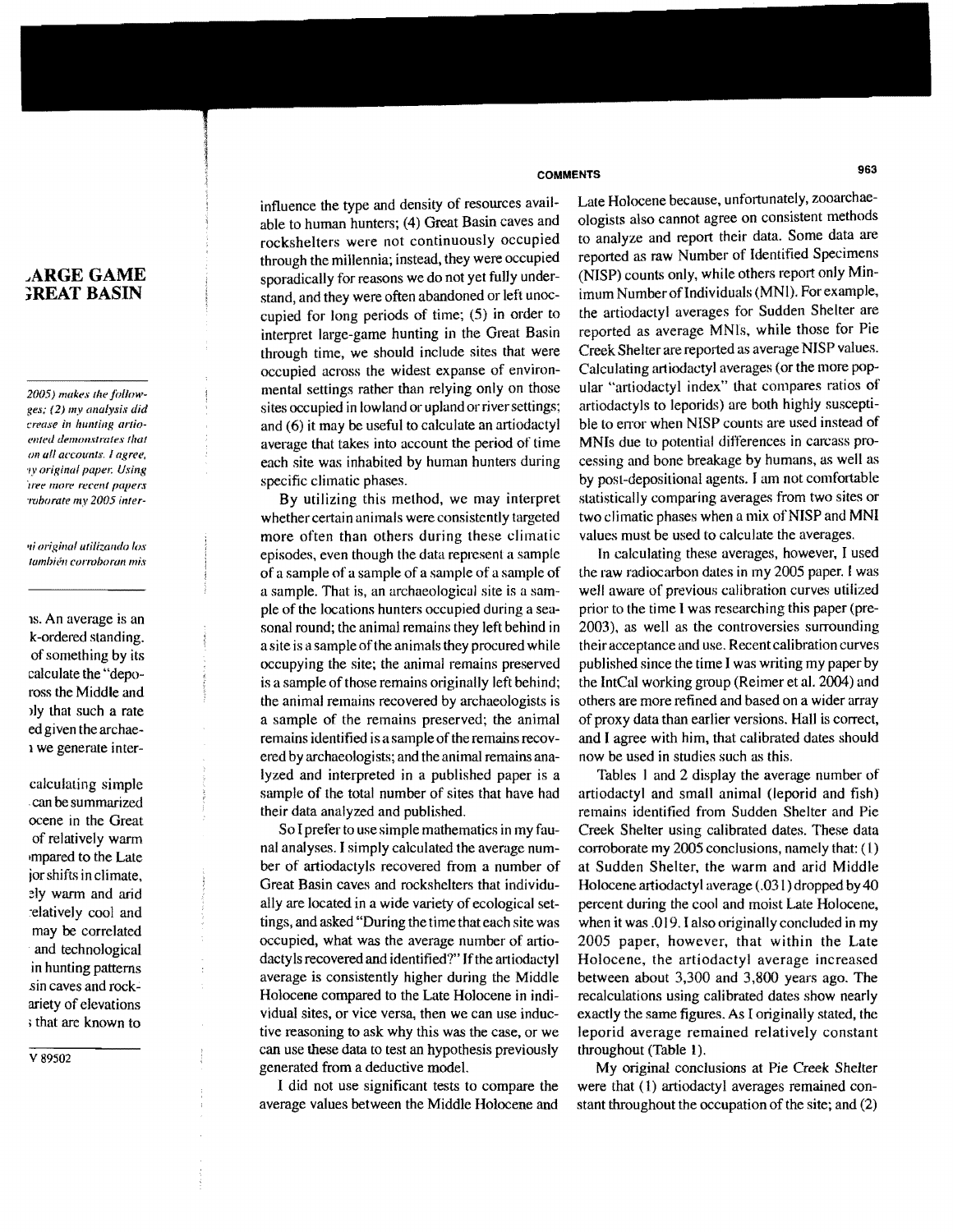# 964 **AMERICAN ANTIQUITY** [Vol. 75, No. 4, 2010]

Table 1. Artiodactyl and Leporid Averages Per Year for **Open-Air - Projectile Points** Sudden Shelter Using IntCal04 Calibrated Dates.

|                     | Middle Holocene<br>Strata 1-10 | Transitional<br>Strata 11-15<br>5700-4700<br>cal BP | Late Holocene<br>Strata 16-22<br>4100-3600<br>cal BP |
|---------------------|--------------------------------|-----------------------------------------------------|------------------------------------------------------|
|                     | 9500-6100                      |                                                     |                                                      |
|                     | cal BP                         |                                                     |                                                      |
| <b>Artiodactyls</b> |                                |                                                     |                                                      |
| MNI                 | 104                            | 19                                                  | 16                                                   |
| #/year              | .031                           | .019                                                | .032                                                 |
| Leporids            |                                |                                                     |                                                      |
| <b>MNI</b>          | 29                             | 9                                                   | 7                                                    |
| #/vear              | .009                           | .009                                                | .014                                                 |

Table 2. Artiodactyl, Leporid, and Fish Averages Per Year for Pie Creek Shelter Using IntCal04 Calibrated Dates.

|              | 5600-5100<br>cal BP | 4500-2900<br>cal BP | Component IV Component III Components II-I<br>2600-250<br>cal BP |
|--------------|---------------------|---------------------|------------------------------------------------------------------|
|              |                     |                     |                                                                  |
|              |                     |                     |                                                                  |
| Artiodactyls |                     |                     |                                                                  |
| <b>NISP</b>  | 25                  | 71                  | 116                                                              |
| #/year       | .05                 | -04                 | .05                                                              |
| Leporids     |                     |                     |                                                                  |
| <b>NISP</b>  | 45                  | 100                 | 44 l                                                             |
| #/year       | .09                 | -06                 | .19                                                              |
| Fish         |                     |                     |                                                                  |
| <b>NISP</b>  | 55                  | 156                 | 686                                                              |
| $\#$ /vear   | .11                 | .10                 | .29                                                              |

leporid and fish averages witnessed 2-fold and 3 fold increases, respectively. during the Late Holocene. This change, however, did not occur until the latter Late Holocene occupations. The recalculations using calibrated dates confirm these initial interpretations (Table 2).

Three recent manuscripts are relevant to the issues discussed here. In 2007, I published the initial results of faunal analysis at Bonneville Estates Rockshelter (BER) (Hockett 2007). At BER, small game including rabbits. sage grouse, and grasshoppers were important dietary components during the cool and moist Late Pleistocene and early Holocene, although artiodactyl hunting was not eschewed. Artiodactyl hunting was strongly represented during the Middle Holocene occupations, although these particular occupations correlate with short-term, cooler and wetter climatic episodes within the generally warm and arid Middle Holocene-aged deposits. This type of variability in artiodactyl hunting within the Mid-Holocene, associated with very short-term climatic events, has





Figure 1. Average number of projectile points per phase per century identified from surface surveys across much of the Great Basin.

### Caves - Artiodactyls





only begun to be explored.

The 2005 discussion of communal pronghorn hunting was recently expanded (Hockett and Murphy 2009). In 2005, I did not argue "against an increase in hunting artiodactyls from the Middle to Late Holocene" across the entire Great Basin. Instead, I argued that the hunting of artiodactyls was variable in both space and time. Further, artiodactyl hunting was likely influenced by factors other than simple hunting preferences, such as the location of individual sites on the landscape (Hockett 2005:728). For example, during the warm and arid